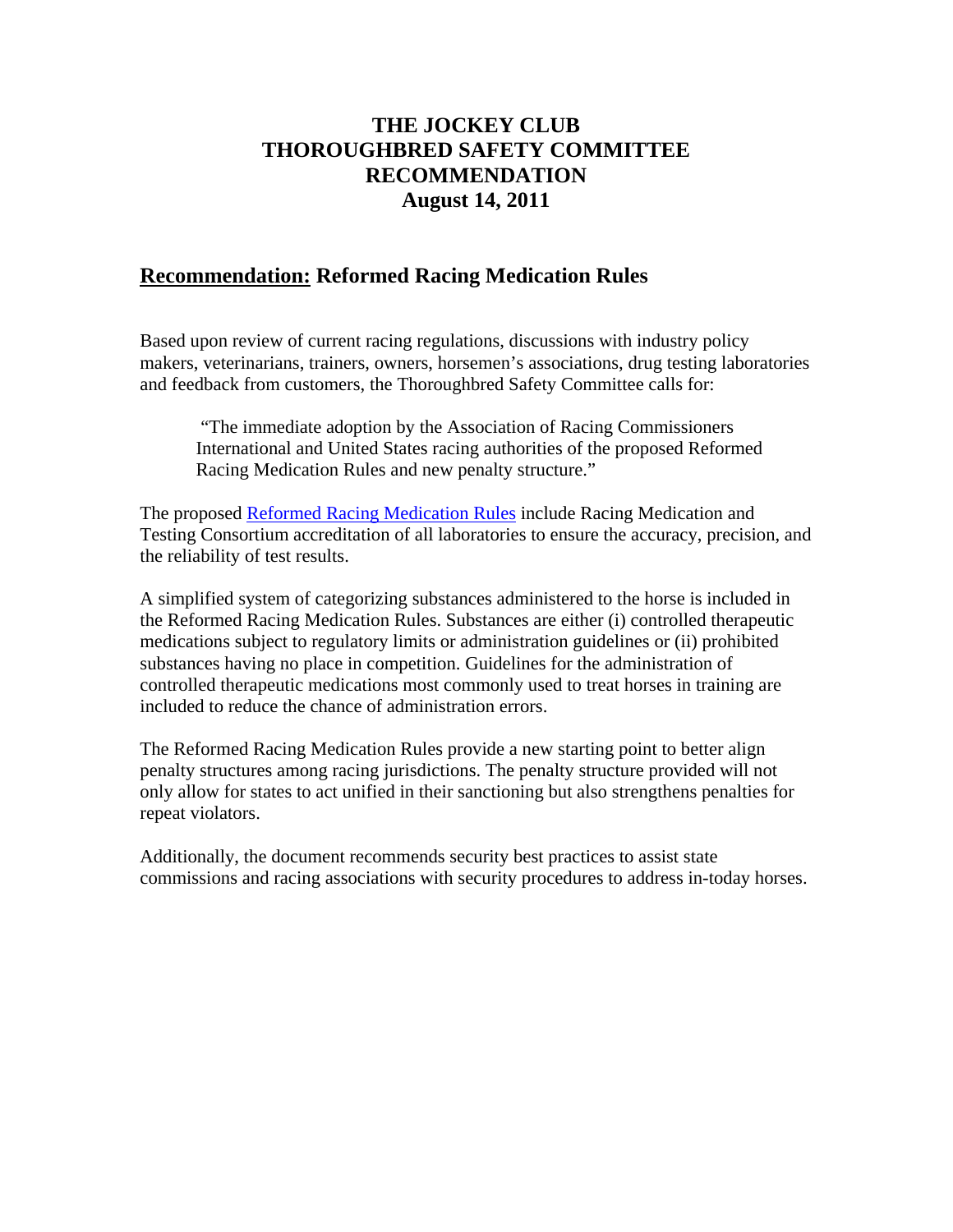## **REFORMED RACING MEDICATION RULES**

*SEPTEMBER 2011* 

<span id="page-1-0"></span>The intent of these reformed racing medication regulations is to heighten the integrity of horse racing by eliminating the influences of Drugs and/or Medications on the outcome of competitions.

- 1. Definitions
	- a. The terms used herein shall mean:
		- i. Medication. Any drug, medication, or other substance or relevant metabolite or analogue thereof which can exert a pharmacological effect on any physiological system of a horse. For purposes of these rules, a Medication may be further classified and subsequently defined as either a Controlled Therapeutic Medication or a Prohibited Substance.
		- ii. Legend Medication. Any Medication requiring the following legend on its label: "Caution: Federal Law prohibits dispensing without a prescription."
		- iii. Administer or Administration. Any action which causes a Medication to enter into the body of a horse.
		- iv. Laboratory. The official racing chemical detection laboratory designated by the relevant racing regulatory authority and meeting the accreditation requirements of the Racing Medication and Testing Consortium (RMTC).
		- v. Sample. Any body substance or fluid, including, but not limited to, tissue, hair, blood or urine obtained from a horse at the direction of the relevant racing regulatory authority, including its designees, for the purposes of determining the presence and/or concentration of Medication(s) through analysis using procedures in accordance with the accreditation standards of the RMTC.
		- vi. Positive Test. A finding by the Laboratory that a Prohibited Substance is present in the sample or that the presence and, concentration of a Controlled Therapeutic Medication (s) or relevant metabolites thereof in the Sample exceed the limits:
			- 1. Published and/or allowed by the relevant racing regulatory authority or
			- 2. Expected from compliance with published administration and withdrawal quidelines
		- vii. Practicing Veterinarian. A veterinarian meeting all licensing requirements of the relevant state and racing regulatory authority to practice at a location under the jurisdiction of the relevant racing authority.
		- viii. Official Veterinarian. A veterinarian meeting all licensing requirements of the relevant state and racing regulatory authority to practice at a location under the jurisdiction of the relevant racing regulatory authority and employed by the racetrack, racing association or the racing regulatory authority to act in an official capacity.
		- ix. Licensed Trainer. A person licensed and duly authorized by the relevant racing regulatory authority as a trainer to conduct business as a trainer at a location under the jurisdiction of the relevant racing regulatory authority.
		- x. Licensed Owner. A person licensed and duly authorized by the relevant racing regulatory authority as an owner to conduct business as an owner at a location under the jurisdiction of the relevant racing regulatory authority.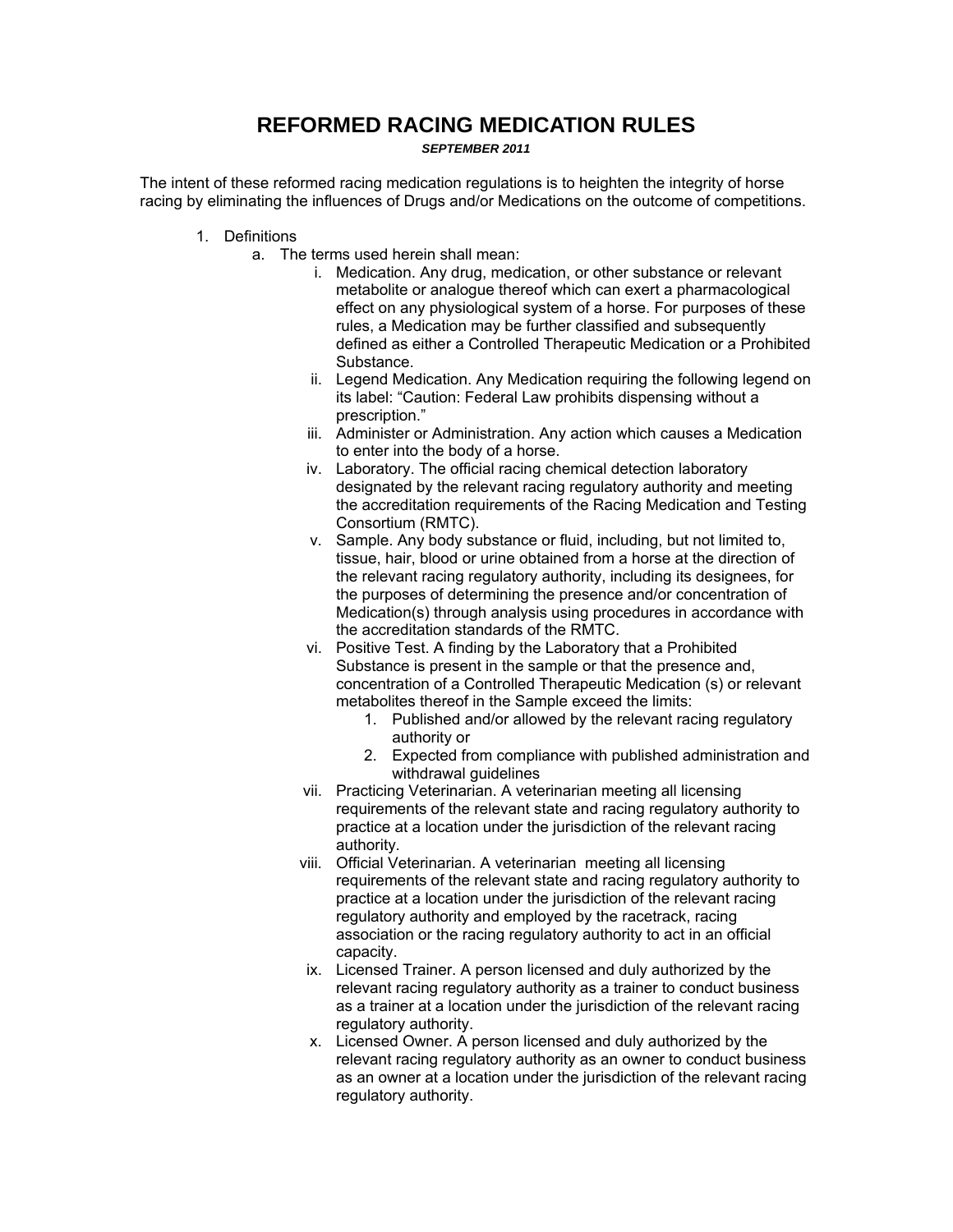- xi. Stewards. Officials responsible for the regulation of racing within the jurisdiction of the relevant racing regulatory authority.
- xii. Licensee. A person licensed and duly authorized by the relevant racing regulatory authority to conduct business at a location under the jurisdiction of the relevant racing regulatory authority.
- xiii. Controlled Therapeutic Medication(s). A Medication approved by the Association of Racing Commissioners International (RCI) and the RMTC the concentration of which may not exceed specified regulatory limits, published herein or complying with administration and withdrawal guidelines published herein, in Samples collected from a horse following a race in which it was a competitor.
- xiv. Prohibited Substance. A Medication that
	- 1. Is not a Controlled Therapeutic Medication and,
	- 2. May not be present at a concentration greater than the lower limit of detection in Samples collected from a horse following a race in which it was a competitor
- 2. Trainer Responsibility
	- a. Only Licensed Trainers, Licensed Owners, or their designees shall be permitted to authorize veterinary medical treatment of horses under their care, custody, and control at locations under the jurisdiction of the relevant racing regulatory authority.
	- b. The Licensed Trainer shall be responsible for:
		- i. Knowing the rules of the relevant racing regulatory authority
		- ii. The accurate and timely Administration of Controlled Therapeutic Medication(s) to a horse sufficiently accounting for such withdrawal time(s) necessary to avoid Positive Test(s).
		- iii. Consulting with Practicing Veterinarians and other qualified professionals on veterinary medical issues affecting horses under their care, custody, and control.
		- iv. As determined by Laboratory analysis of Sample(s) from horses under their care, custody or control, any Positive Test for either:
			- 1. The presence of any Prohibited Substance, or
			- 2. Exceeding the regulatory limits of any Controlled Therapeutic Medication(s).
		- v. Maintaining a record for at least one year of all Medication(s) Administered to horses under their care, custody, and control to include the following:
			- 1. Name of horse, and
			- 2. Date of each Administration, and
			- 3. Name, dosage and route of Medication Administered, and
			- 4. Name of Practicing Veterinarian, Licensed Trainer or their designee responsible for Administering or prescribing the Medication.
		- vi. Preventing the Administration of any Controlled Therapeutic Medication(s), Prohibited Substance(s) or any other Medication that could result in a Positive Test in Samples collected after a race in which a horse was a competitor.
		- vii. Using only the veterinary medical services of Practicing Veterinarians as defined, to treat horses at locations under the jurisdiction of the relevant racing regulatory authority.
		- viii. Assuring the adequate security, custody, care, health, condition, fitness for competition and safety of horses under their care, custody, and control.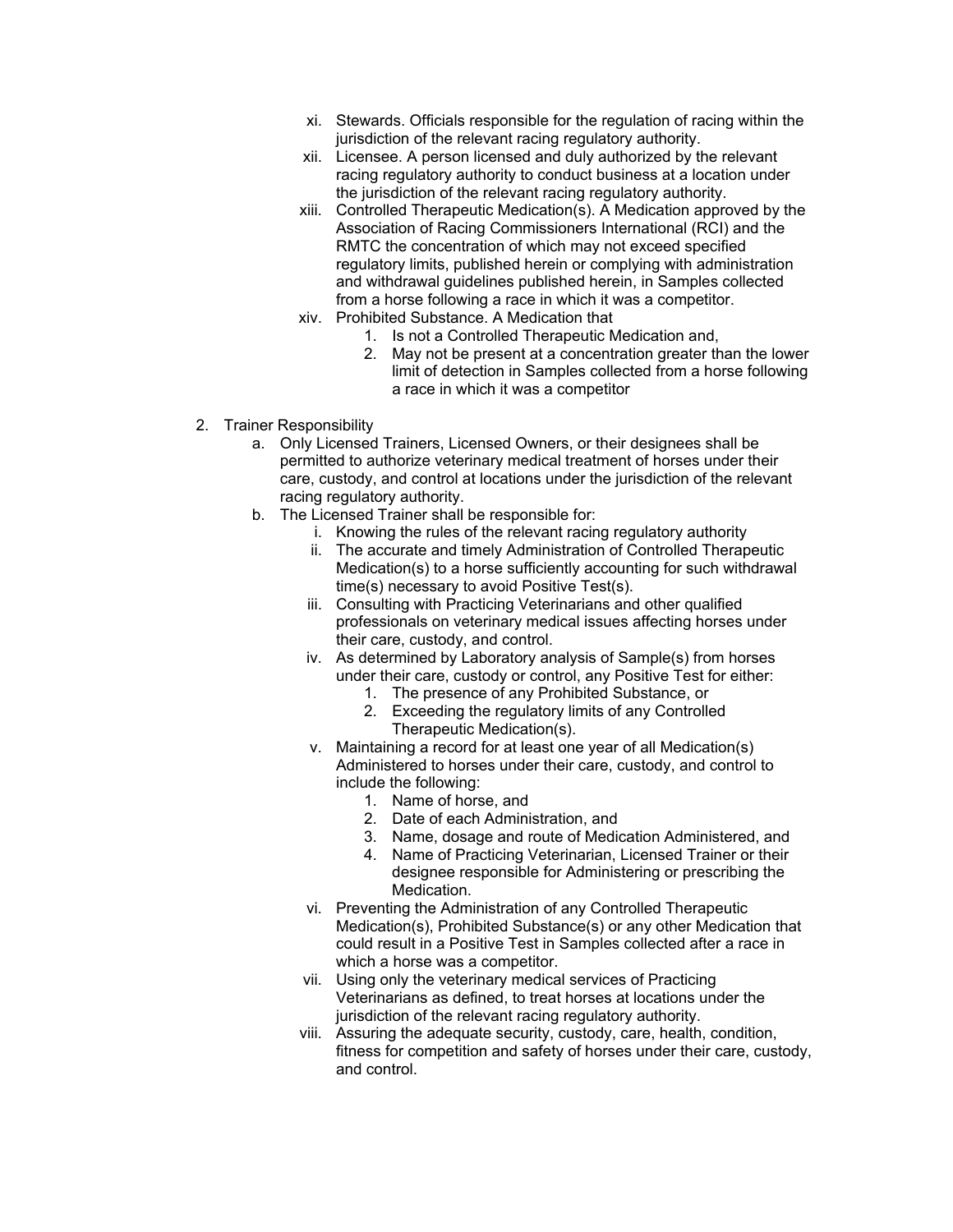- ix. Maintaining appropriate records and knowledge of the medication history, requirements and status of horses under their care, custody, and control.
- x. Immediately reporting to officials of the relevant racing regulatory authority and/or Official Veterinarian any knowledge or suspicion that unauthorized contact with or Administration of a Medication(s) to a horse has occurred.
- xi. Attending or delegating the attendance of an authorized and duly licensed agent for the collection of Sample(s) from horses under their care, custody and control.
- xii. Assuring any horse under their care, custody, and control that has been entered to race is present at the designated location on the racing association property not less than four (4) hours prior to the scheduled post time of the first race on the day for which the horse is entered to compete.
- xiii. Maintaining absolute control, custody, and security of all Medications within their premises authorized to be in their possession.
- 3. General Veterinary Rules and Duties
	- a. Upon authorization from the Licensed Trainer, Licensed Owner, Practicing Veterinarian or their respective designees shall be responsible for the Administration of any Medications(s) to a horse.
	- b. All hypodermic needles and syringes shall be used once and safely disposed at designated areas as provided by the relevant racing regulatory authority.
	- c. The Official Veterinarian shall recommend to the Stewards or the relevant racing regulatory authority officials and/or relevant licensure authority any disciplinary actions upon Practicing Veterinarian(s).
	- d. All Medications must be secured and labeled pursuant to all applicable federal, state, and local regulations or guidelines.
	- e. Only properly labeled Medication(s) are permitted at locations under the jurisdiction of the relevant racing regulatory authority that have been:
		- i. Generally accepted in equine veterinary practice, or
		- ii. Expressly approved for use by the Official Veterinarian.
	- f. Medications or veterinary procedures are not permitted at locations under the jurisdiction of the relevant racing regulatory authority that:
		- i. Pose an unacceptable risk to the health and welfare of the horse, or
		- ii. Endanger the safety of the rider, or
		- iii. Adversely affect the integrity or public perception of racing.
	- g. Only veterinarians licensed by the relevant state veterinary medical authority and the relevant racing regulatory authority in addition to other such licenses or permits as the Official Veterinarian may reasonably require shall be permitted on locations under the jurisdiction of the relevant racing regulatory authority to:
		- i. Prescribe any Medication, or
		- ii. Administer or authorize to Administer any Legend Medication or other substance commonly regarded and accepted as a veterinary practice, or
		- iii. Perform veterinary medical procedures as described in the relevant veterinary practices act, or
		- iv. Possess hypodermic needle(s) or syringe(s), or
		- v. Possess Legend Medication(s) and/or similar substances unless all labeling requirements as established by the relevant regulatory authority for such substances have been met.
	- h. The Official Veterinarian shall be responsible for:
		- i. *Administration of any Medication(s) to a horse 24 hours prior to post time of the race in which the horse is entered to compete.*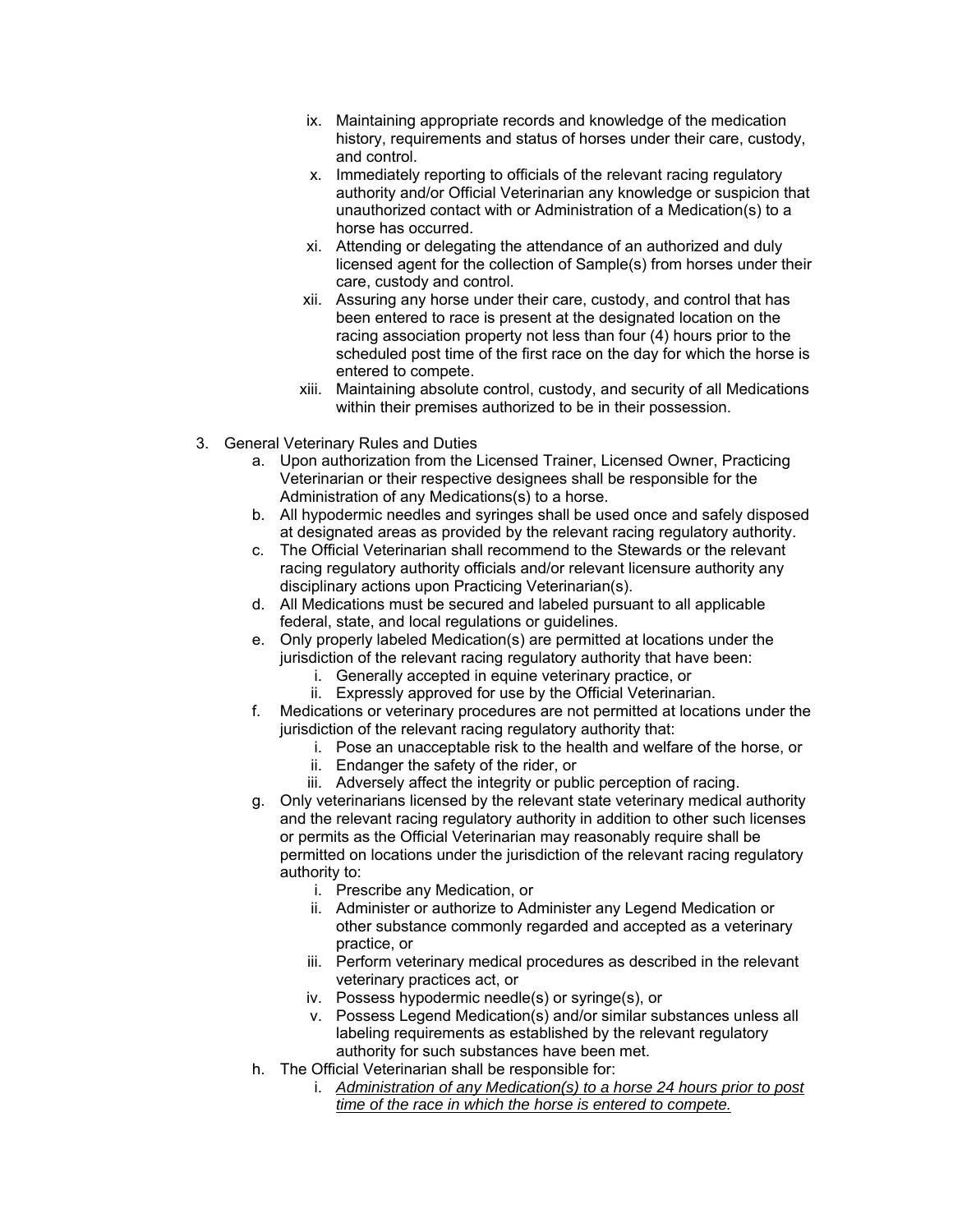- ii. Enforcing a mandatory rest period from racing or timed workouts for all horses observed to have bled from the nostril(s) with the day bleeding was first observed counted as the first day, as follows:
	- 1. First incident 30 days rest
	- 2. Second incident within 365-day period 60 days rest
	- 3. Third incident within 365-day period 180 days rest
	- 4. Fourth incident within 365-day period permanent ban from racing
- iii. The physical examination, including, but not limited to, endoscopic, medical imaging or other such diagnostic examinations of any horse under the jurisdiction of the relevant racing regulatory authority as deemed necessary upon consideration of factors including racing performance.
- i. Racing regulatory authorities shall mutually and reciprocally enforce periods of rest mandated from racing or workouts for all horses observed to have bled from the nostril(s).
- j. Horses completing periods of mandatory rest shall become eligible for return to racing and/or workouts only upon the written authorization of the Official Veterinarian after completion of observed workout(s) without visible bleeding from the nostrils.
- k. The Official Veterinarian shall be responsible for maintenance of veterinarian's list(s) containing horses under periods of mandatory rest and/or ineligibility for racing for reasons including, but not limited to, Positive Tests, bleeding, soundness or other medical issues.
- 4. Prohibited Substances and/or Acts
	- a. The presence of any Prohibited Substance excluding other Medication(s)
		- i. Generally accepted in equine veterinary practice, and
		- ii. Not resulting in a Positive Test in Samples collected after a race in which a horse was entered to compete.
	- b. The possession of Medication(s) at locations under jurisdiction of the relevant racing regulatory authority without permission of the Official Veterinarian that:
		- i. Are not approved by the Federal Drug Administration for use in horses, animals, or humans, or
		- ii. Are not properly labeled, or
		- iii. Do not have generally recognized legitimate therapeutic use in the horse.
	- c. At any location that conducts, records and/or submits official timed workout information under jurisdiction of the relevant racing regulatory authority, the possession and/or use of Medications that:
		- i. Enhance the oxygenation of body tissues, or
		- ii. Affect physiological systems through prolonged influences upon genetic, metabolic, oxygenation of blood or tissues, or cellular regulation and function.
	- d. The Medications described in paragraphs (i) through (ii) above are classified as Prohibited Substances, must never appear in Samples, and include but are not limited to:
		- i. Erythropoietin and analogues
		- ii. Darbepoetin and analogues
		- iii. Oxyglobin®
		- iv. Hemopure®.
		- v. AICAR (Aminoimidazole carboxamide ribonucleotide)
		- vi. ITPP (myo-inositol trispyrophosphate**)**
		- vii. Thymosin beta
		- viii. Cobra Venom or derivatives thereof
		- ix. Snail Venom (ziconotide) or derivatives thereof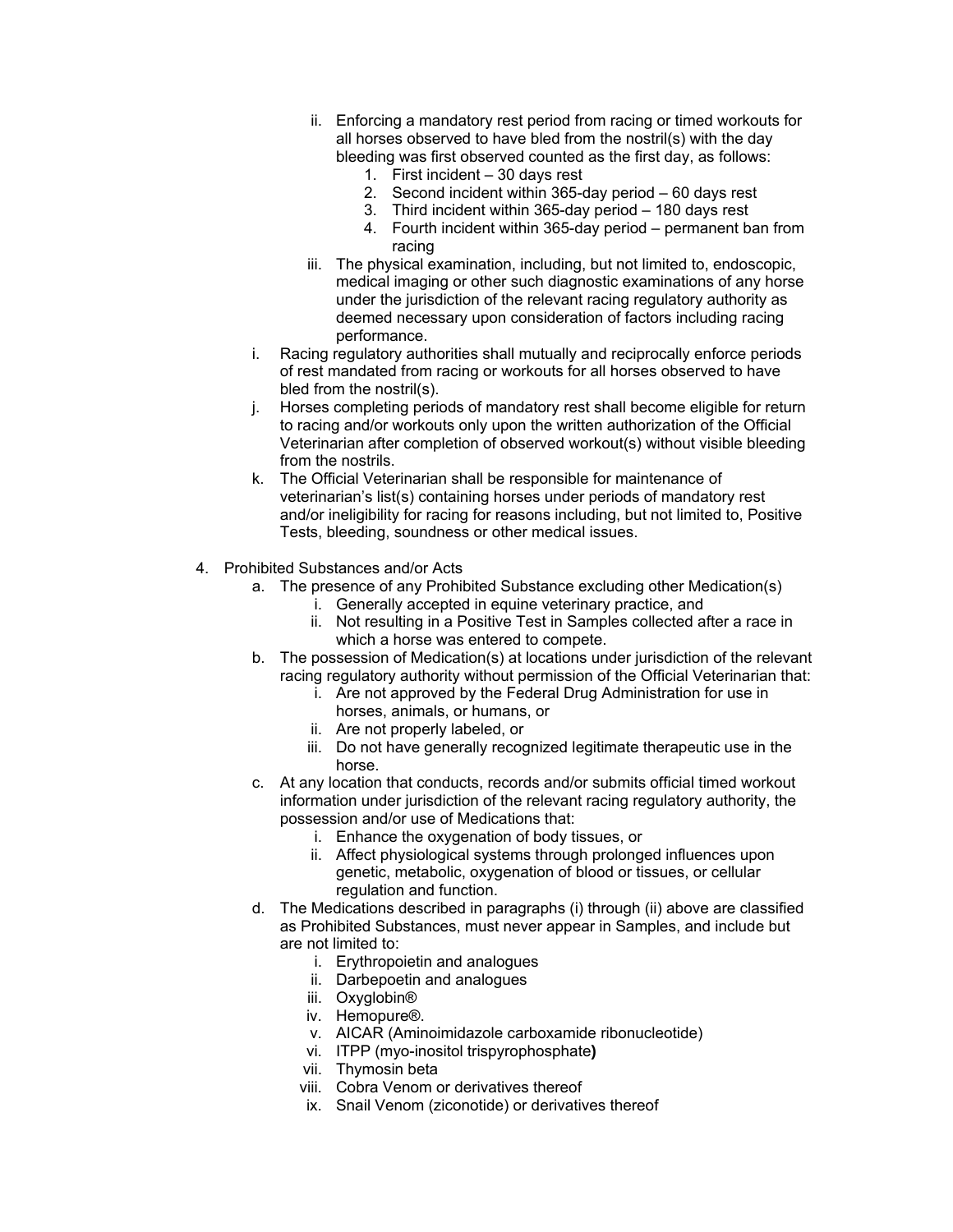- x. Equine Growth hormone and analogues
- xi. Medication(s) or substances that have no generally recognized legitimate therapeutic use in the horse
- xii. Medication(s) or substances that have not been approved by the Federal Drug Administration for use in horses, animals or humans.
- e. Samples may be obtained from any horse for Laboratory analysis for the presence of Prohibited Substances described under 4(c)(i) through (ii) above or appearing in 4(d)(i) through (xii) above. The presence of Prohibited Substances described under 4(c)(i) through (ii) above or appearing in 4(d)(i) through (xii) above shall result in a Positive Test.
- f. The administration of Controlled Therapeutic Medications to a horse within 24 hours of the post time of the race in which a horse is entered to compete shall result in a scratch *except that the Official Veterinarian or designee only may Administer not less than 150 mg and not more than 500 mg of furosemide intravenously not less than four (4) hours before the scheduled post time for which a horse is entered to compete*.
- g. Contact with a horse by a veterinarian, other than the Official Veterinarian, their designee or unless authorized by the Official Veterinarian or their designee, any time within 24 hours before the scheduled post time of the race for which a horse is entered to compete shall result in a scratch.
	- i. Associations must provide security procedures and processes reasonably sufficient to deter and detect inappropriate contact with a horse that is entered to compete.
	- ii. Exhibit 2 are security best practices for information purposes to assist racing associations in the preparation of security plans to deter and detect inappropriate contact with horses.
- h. The use of Extracorporeal Shock Wave Therapy or Radial Pulse Wave Therapy or other similar procedures that are capable of producing periods of anesthesia, analgesia, anti-inflammatory or general suppression to normal response to pain are not permitted within seven (7) days of the of post time of the race in which a horse is entered to compete.
- i. The use of hydrotherapy, ice packs and topical freezes are prohibited within two (2) hours of post time of the race or prior to any pre-race inspection on the day of the race for which a horse is entered to compete.
- 5. Controlled Therapeutic Medications and Restrictions
	- a. No horse participating in a race shall carry in its body any Medication or metabolites except as provided herein.
	- b. The following Controlled Therapeutic Medications, analogues or metabolites thereof may not be present in Samples, collected after a race in which a horse was a competitor, submitted to Laboratory for analysis in excess of the following regulatory limits:
		- i. Two (2) micrograms of phenylbutazone per milliliter of serum or plasma.
		- ii. Twenty (20) nanograms of flunixin per milliliter of serum or plasma.
		- iii. One Hundred (100) picograms of Boldenone per milliliter of plasma or serum in screening tests and twenty-five (25) picograms per milliliter of plasma or serum in confirmatory tests in all horses regardless of gender.
		- iv. One Hundred (100) picograms of Nandrolone per milliliter of plasma or serum in screening tests and twenty-five (25) picograms per milliliter of plasma or serum in confirmatory tests in geldings, fillies, and mares. Forty-five (45) nanograms per milliliter in urine of male horses other than geldings. Plasma or serum from intact male horses shall not be tested for Nandrolone.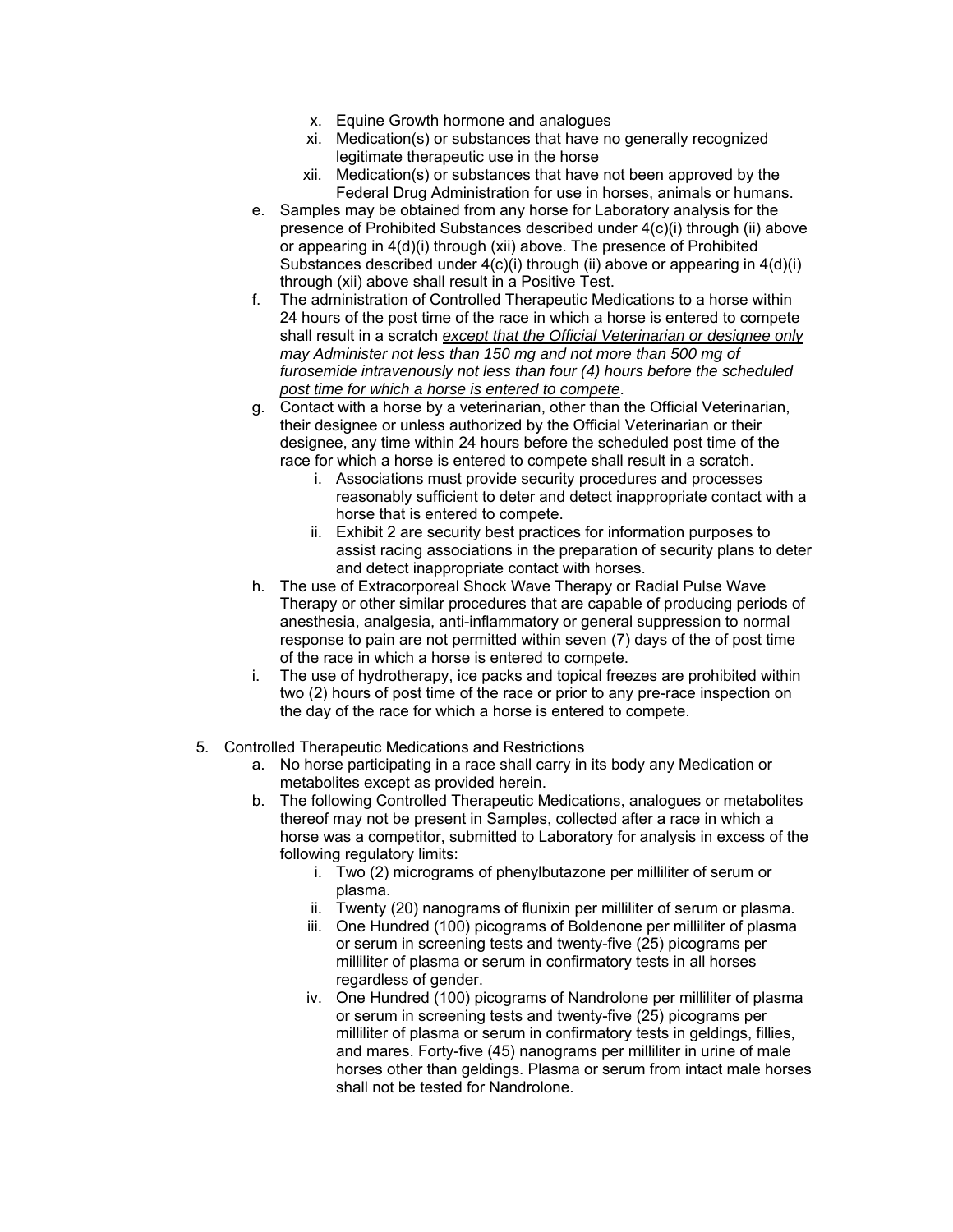- v. One Hundred (100) picograms of Testosterone per milliliter of plasma or serum in screening tests and twenty-five (25) picograms per milliliter of plasma or serum in confirmatory tests in geldings, fillies, and mares. Plasma or serum from intact male horses shall not be tested for testosterone.
- vi. Twenty-five (25) picograms of clenbuterol per milliliter of serum or plasma.
- vii. Three and five-tenths (3.5) picograms of glycopyrrolate per milliliter of serum or plasma.
- viii. Ten (10) micrograms of DMSO per milliliter of serum or plasma
- ix. One (1) nanogram of methocarbamol (Robaxin-V) per milliliter of serum or plasma (subject to research).
- x. Ten (10) nanograms of 2-(1-hydroxy) promazine sulfoxide, the primary urinary metabolite of acepromazine, per milliliter of urine.
- xi. Twenty-five (25) nanograms of total 3-hydroxypromazine, the primary urinary metabolite of promazine, per milliliter of urine.
- xii. Ten (10) nanograms of total 4-hydroxymepivacaine, the primary urinary metabolite of mepivacaine, per milliliter of urine.
- xiii. Fifty (50) nanograms of benzocaine per milliliter of urine.
- xiv. Fifty (50) nanograms of procaine per milliliter of urine.
- xv. Seven hundred fifty (750) micrograms of total salicylates per milliliter of urine.
- xvi. Fifty (50) nanograms of furosemide per milliliter of urine *except that not less than 150 mg or not more than 500 mg of furosemide only is Administered intravenously not less than four (4) hours before the scheduled post time for which a horse is entered to compete then up to one hundred (100) nanograms of furosemide per milliliter of serum of plasma will not result in a Positive Test. Specific gravity of urine Sample(s) less than 1.010 shall result in analysis of serum or plasma Sample(s) to quantify the presence of furosemide.*
- xvii. Thirty-six (36) millimoles of Carbon Dioxide per liter of blood *except that not less than 150 mg or not more than 500 mg of furosemide only is Administered intravenously not less than four (4) hours before the scheduled post time for which a horse is entered to compete then up to thirty-seven (37) millimoles of Total Carbon Dioxide per liter of blood will not result in a Positive Test.*
- c. One hundred (100) nanograms or less of caffeine per milliliter of serum or plasma shall not result in a Positive Test.
- d. One of the following Controlled Therapeutic Medications may be Administered not less than 24 hours *before the scheduled post time for which a horse is entered to compete*:
	- i. Flunixin
	- ii. Phenylbutazone
- e. The following Controlled Therapeutic Medications shall not be Administered less than 24 hours *before the scheduled post time for which a horse is entered to compete*:
	- i. Cimetidine
	- ii. Omeprazole
	- iii. Ranitidine
- f. The following Controlled Therapeutic Medications shall not be Administered less than 48 hours *before the scheduled post time for which a horse is entered to compete*:
	- i. Diclofenac
	- ii. DMSO
	- iii. Glycopyrrolate
	- iv. Salicylates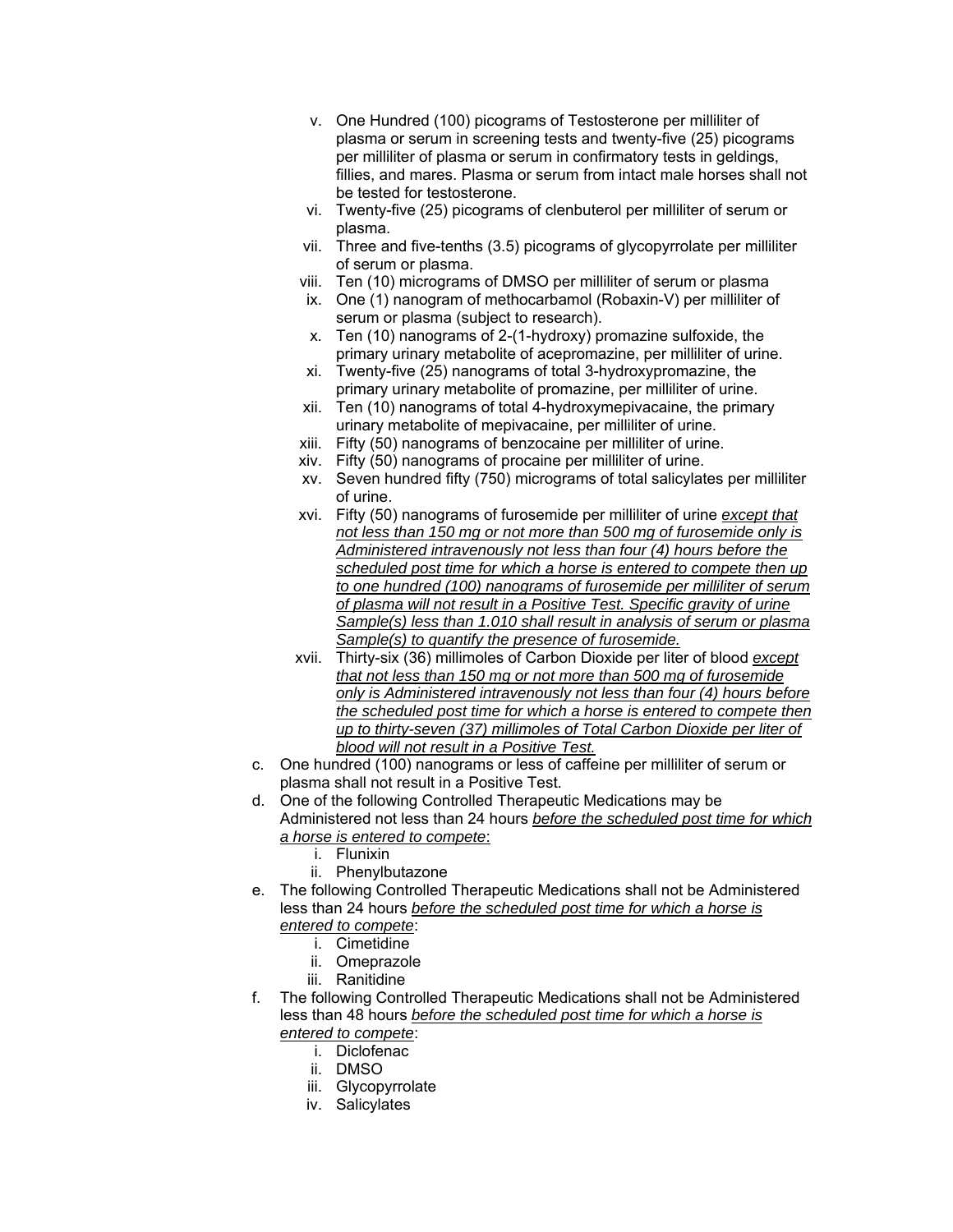- g. The following Controlled Therapeutic Medications shall not be Administered less than 96 hours *before the scheduled post time for which a horse is entered to compete*:
	- i. Acepromazine
	- ii. Albuterol
	- iii. Atropine
	- iv. Benzocaine
	- v. Buscopan
	- vi. Butorphanol
	- vii. Clenbuterol
	- viii. Dantrolene
	- ix. Detomidine
	- x. Lidocaine
	- xi. Mepivacaine
	- xii. Methocarbamol
	- xiii. Pentazocine
	- xiv. Promazine
	- xv. Tripelennamine
	- xvi. Xylazine
- h. The following Controlled Therapeutic Medications shall not be Administered less than 7 days *before the scheduled post time for which a horse is entered to compete*:
	- i. Beclomethasone
	- ii. Betamethasone
	- iii. Dexamethasone
	- iv. Flumethasone
	- v. Isoflupredone
	- vi. Isoxsuprine
	- vii. Methylprednisolone
	- viii. Prednisolone
	- ix. Procaine Penicillin
	- x. Triamcinolone acetonide
- i. The following Controlled Therapeutic Medications shall not be Administered less than 60 days *before the scheduled post time for which a horse is* 
	- *entered to compete*:
		- i. Boldenone
		- ii. Nandrolone
		- iii. Testosterone
- j. Contact with a horse 24 hours prior to the post time of the race for which a horse is entered to compete shall only be by licensed personnel notwithstanding veterinarians approved under Section 4(f) above and shall only be permitted for general husbandry purposes including, but not limited to, feeding, watering, bandaging, applying tack, applying topical dressings such as antiseptics, ointments, salves, leg rubs, leg paints, hoof care products, and liniments, provided that such activities do not result in the Administration of Controlled Therapeutic Medication(s) or Prohibited Substance(s).
- k. Upon the request of the Official Veterinarian and/or other designee of the relevant racing regulatory authority, Samples for Laboratory analysis may be obtained from any horse at any time prior to the post time for the race in which the horse is entered to compete and may be requested at any time prior to exiting the racing surface(s).
- 6. Determination of Violations and Penalties
	- a. All Medications are subject to classification as either a Controlled Therapeutic Medication or a Prohibited Substance.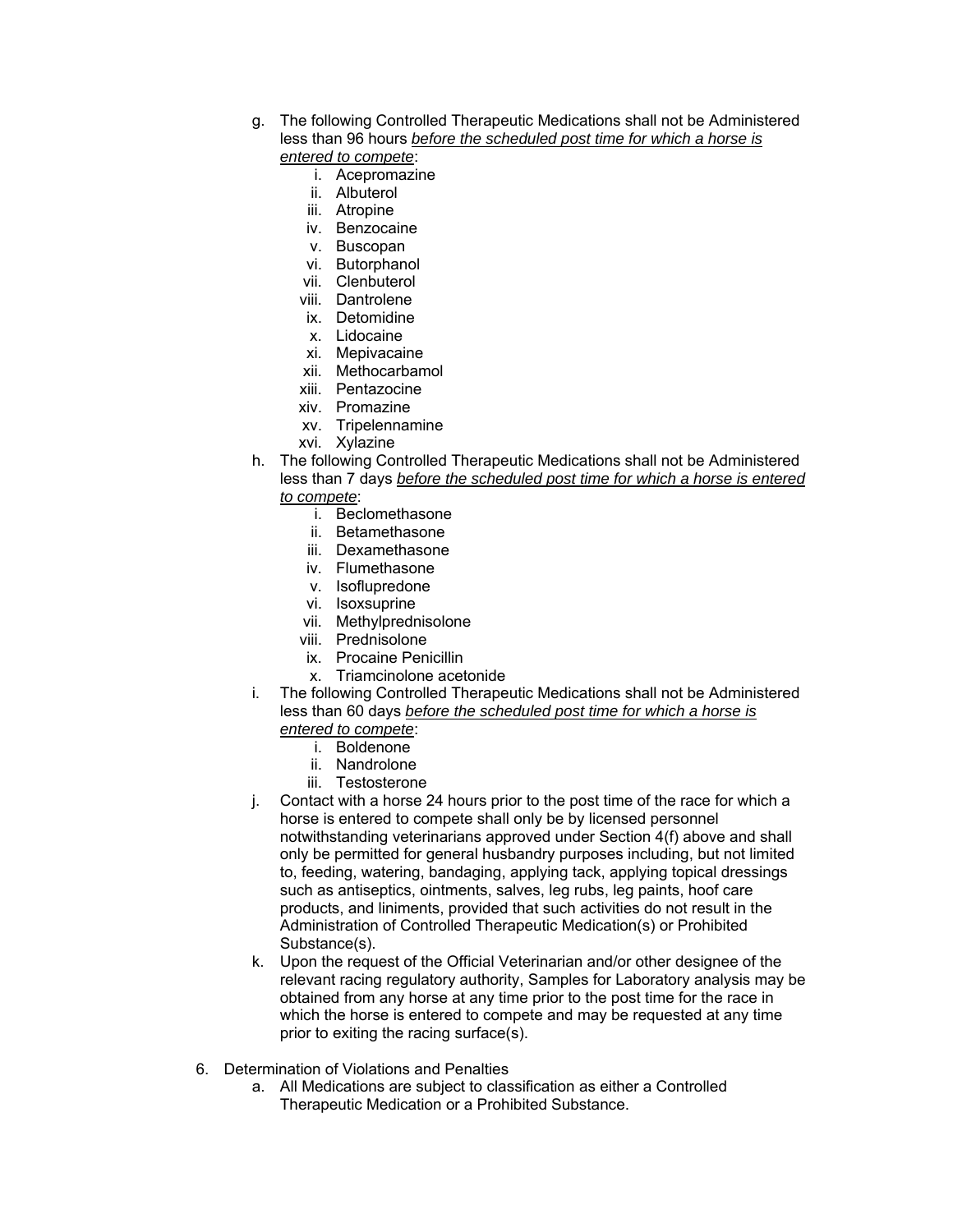- b. Determination of violations shall require consideration of:
	- i. The classification as either a Controlled Therapeutic Medication or a Prohibited Substance, and
	- ii. The presence and/or concentration of Medication(s) or relevant metabolites thereof present in Samples determined through analysis by Laboratory.
- c. Determination of penalties shall require consideration of:
	- i. The classification as either a Controlled Therapeutic Medication or a Prohibited Substance; and
	- ii. Whether the Medication or relevant metabolites thereof are approved by the Federal Drug Administration for use in horses, animals, or humans and/or have a generally accepted legitimate therapeutic use in the horse; and
	- iii. Prior licensing history considering violations and/or penalties for all parties involved, including history in locations under jurisdiction of other racing regulatory authorities; and
	- iv. All relevant facts, evidence and testimony, including aggravating and mitigating circumstances; and
	- v. Guidelines for penalties for violations of these rules attached as Exhibits 1(A-D) and incorporated herein by reference.
- d. All racing regulatory authorities shall:
	- i. Mutually and reciprocally enforce all penalties assessed against trainers, owners, horses and/or veterinarians in any other racing jurisdiction; and
	- ii. In the determination of penalties, consider all violations previously determined by all racing regulatory authorities when assessing penalties against trainers, owners, horses and/or veterinarians.
- e. Non-classified substances are substances that are not classified as either a Controlled Therapeutic Medication or a Prohibited Substance and shall be forwarded to the relevant racing regulatory authority or its designee for classification in consultation with the RCI and RMTC.
- f. Positive Tests may be subjected to additional analysis at the request of the Licensed Trainer.
- g. Associated parties, including, but not limited to, trainers, owners, veterinarians and horses may be subject to penalties.
- h. Stewards shall void a claim lodged on a horse upon notification of a Positive Test at the request of the Claimant. Claimant must then return such horse in good general health within 24 hours of the notification by the Stewards of the Positive Test.
- i. The relevant racing regulatory authority may retain custody of a portion of each Sample obtained for Laboratory analysis for subsequent use, including, but not limited to, future quality assurance efforts, additional testing or for satisfaction of requests for independent confirmatory testing.
- 7. Penalties
	- a. Exhibit 1(A). Schedule of penalties for violations due to Positive Test for the presence of a Prohibited Substance subject to Category "A" penalty.
	- b. Exhibit 1(B). Schedule of penalties for violations due to Positive Test for the presence of a Controlled Therapeutic Medication other than Phenylbutazone, Flunixin and Furosemide subject to Category "B(i)" penalty.
	- c. Exhibit 1(C). Schedule of penalties for violations due to Positive Test for the presence of phenylbutazone, flunixin and furosemide subject to Category "B(ii)" penalty.
	- d. Exhibit 1(D). Recommended penalties for violations due to elevated concentrations of TCO2 (millimoles per liter of blood).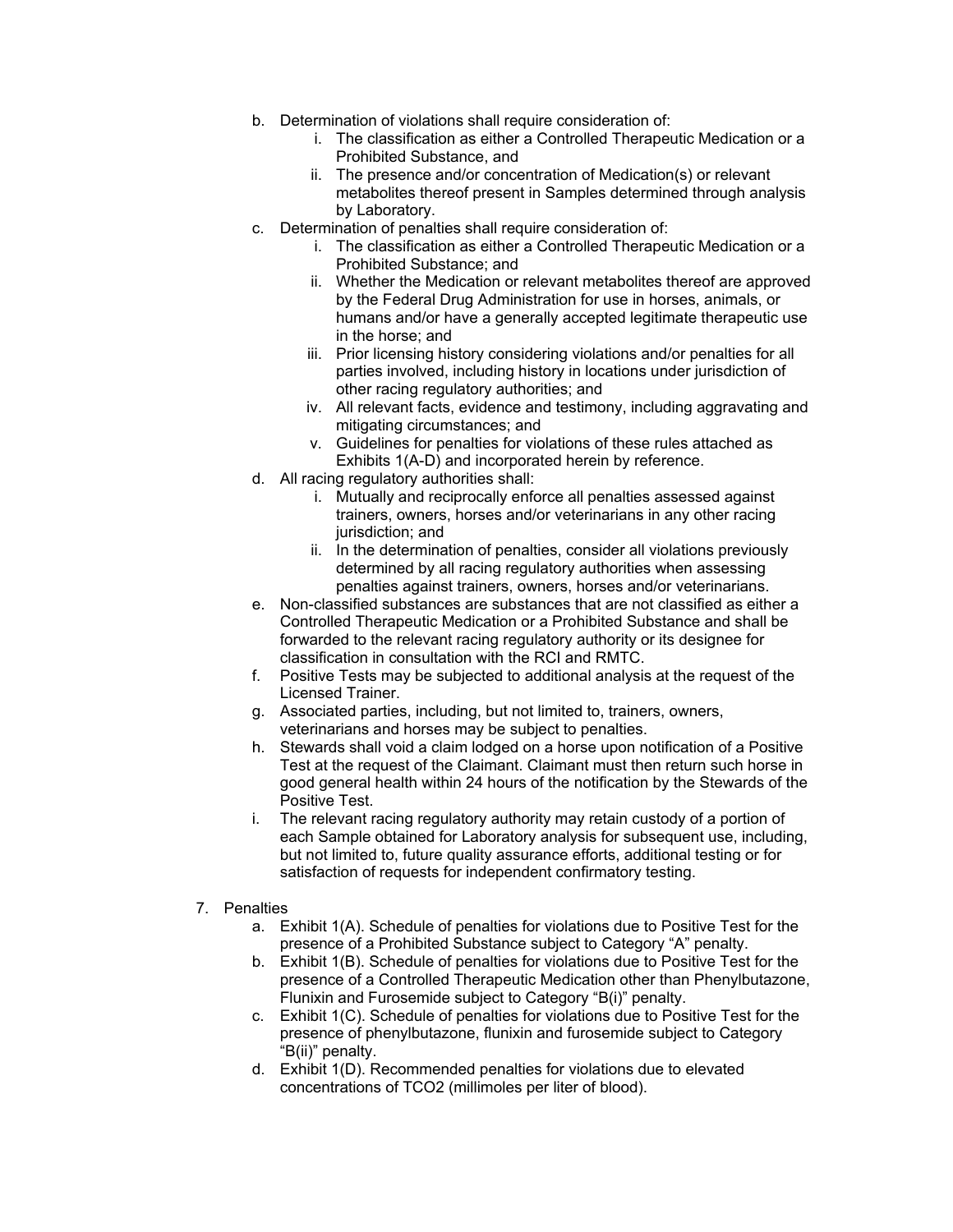Exhibit 1(A). Schedule of penalties for violations due to Positive Test for the presence of a Prohibited Substance subject to Category "A" penalty:

| <b>LICENSED TRAINER:</b>                                                                                                                                                                                                                                                                                       |                                                                                                                                                                                                                                                                                                                                                           |                                                                                                                                                                                                                                                                                                                                                 |  |
|----------------------------------------------------------------------------------------------------------------------------------------------------------------------------------------------------------------------------------------------------------------------------------------------------------------|-----------------------------------------------------------------------------------------------------------------------------------------------------------------------------------------------------------------------------------------------------------------------------------------------------------------------------------------------------------|-------------------------------------------------------------------------------------------------------------------------------------------------------------------------------------------------------------------------------------------------------------------------------------------------------------------------------------------------|--|
| 1 <sup>st</sup> offense                                                                                                                                                                                                                                                                                        | 2 <sup>nd</sup> LIFETIME offense in any<br>iurisdiction                                                                                                                                                                                                                                                                                                   | 3rd LIFETIME offense in any<br>jurisdiction                                                                                                                                                                                                                                                                                                     |  |
| • Minimum 60 days to one-year<br>suspension absent mitigating<br>circumstances. The presence of<br>aggravating factors could be used<br>to impose a maximum suspension<br>for three-years.                                                                                                                     | Minimum one-year suspension<br>$\circ$<br>absent mitigating circumstances.<br>The presence of aggravating factors<br>could be used to impose a maximum<br>license revocation for five years.                                                                                                                                                              | • Minimum three-year suspension<br>absent mitigating circumstances.<br>The presence of aggravating factors<br>could be used to impose a<br>permanent license revocation.                                                                                                                                                                        |  |
| <b>AND</b><br>Minimum fine of \$10,000 and<br>10% of total purse absent<br>mitigating circumstances. The<br>presence of aggravating factors<br>could be used to impose a<br>maximum of \$25,000 or 25% of<br>purse (greater of the two).                                                                       | <b>AND</b><br>Minimum fine of \$25,000 and 10%<br>$\circ$<br>of total purse absent mitigating<br>circumstances. The presence of<br>aggravating factors could be used to<br>impose a maximum of \$50,000 and<br>10% of purse.                                                                                                                              | <b>AND</b><br>Minimum fine of \$50,000 and 10%<br>of total purse absent mitigating<br>circumstances. The presence of<br>aggravating factors could be used to<br>impose a maximum of \$100,000 and<br>10% of purse.                                                                                                                              |  |
| <b>AND</b><br>• May be referred for possible<br>further action deemed necessary<br>by the Commission.                                                                                                                                                                                                          | <b>AND</b><br>May be referred for possible<br>$\circ$<br>further action deemed necessary by<br>the Commission.                                                                                                                                                                                                                                            | <b>AND</b><br>May be referred for possible<br>$\circ$<br>further action deemed necessary by<br>the Commission.                                                                                                                                                                                                                                  |  |
| <b>LICENSED OWNER:</b>                                                                                                                                                                                                                                                                                         |                                                                                                                                                                                                                                                                                                                                                           |                                                                                                                                                                                                                                                                                                                                                 |  |
| $1st$ offense                                                                                                                                                                                                                                                                                                  | 2 <sup>nd</sup> LIFETIME offense in owner's<br>stable in any jurisdiction                                                                                                                                                                                                                                                                                 | 3 <sup>rd</sup> LIFETIME offense in owner's<br>stable in any jurisdiction                                                                                                                                                                                                                                                                       |  |
| No fine<br>$\circ$<br><b>AND</b><br>• Disqualification and<br>redistribution of purse and possible<br>further action deemed necessary<br>by the Commission absent                                                                                                                                              | Minimum fine of \$25,000 absent<br>mitigating circumstances. The<br>presence of aggravating factors<br>could be used to impose a maximum<br>of \$50,000.<br>AND<br>Disqualification and redistribution<br>of purse and possible further action<br>deemed necessary by the<br>Commission absent mitigating                                                 | Minimum fine of \$50,000 absent<br>mitigating circumstances. The<br>presence of aggravating factors<br>could be used to impose a maximum<br>of \$100,000.<br><b>AND</b><br>• Disqualification and redistribution<br>of purse and possible further action<br>deemed necessary by the<br>Commission absent mitigating                             |  |
| mitigating circumstances.<br><b>SUBJECT HORSE:</b>                                                                                                                                                                                                                                                             | circumstances.                                                                                                                                                                                                                                                                                                                                            | circumstances.                                                                                                                                                                                                                                                                                                                                  |  |
| $1st$ offense<br>• Horse shall be suspended from<br>competition pending review by<br>Official Veterinarian.<br>Horses with Positive Tests for<br>Medication(s) described in $4(c)$ &<br>(d) of the Equine Veterinary<br>Practices and Medication Section<br>shall be suspended from<br>competition for 1 year. | 2 <sup>nd</sup> LIFETIME offense in any<br>jurisdiction<br>Horse shall be suspended from<br>competition pending review by<br>Official Veterinarian.<br>• Horses with Positive Tests for<br>Medication(s) described in $4(c)$ & (d)<br>of the Equine Veterinary Practices<br>and Medication Section shall be<br>suspended from competition for 3<br>years. | 3rd LIFETIME offense in any<br>jurisdiction<br>• Horse shall be suspended from<br>competition pending review by<br>Official Veterinarian.<br>• Horses with Positive Tests for<br>Medication(s) described in $4(c)$ & (d)<br>of the Equine Veterinary Practices<br>and Medication Section shall be<br>permanently suspended from<br>competition. |  |
| <b>PRACTICING VETERINARIAN and/or ASSOCIATED PERSON:</b>                                                                                                                                                                                                                                                       |                                                                                                                                                                                                                                                                                                                                                           |                                                                                                                                                                                                                                                                                                                                                 |  |
| 1 <sup>st</sup> offense<br>Minimum 60-day suspension.<br>$\circ$                                                                                                                                                                                                                                               | 2 <sup>nd</sup> LIFETIME offense in any<br>jurisdiction<br>• Minimum one-year suspension.                                                                                                                                                                                                                                                                 | 3rd LIFETIME offense in any<br>jurisdiction<br>• Minimum three-year suspension<br>and recommended to licensure<br>board for further action.                                                                                                                                                                                                     |  |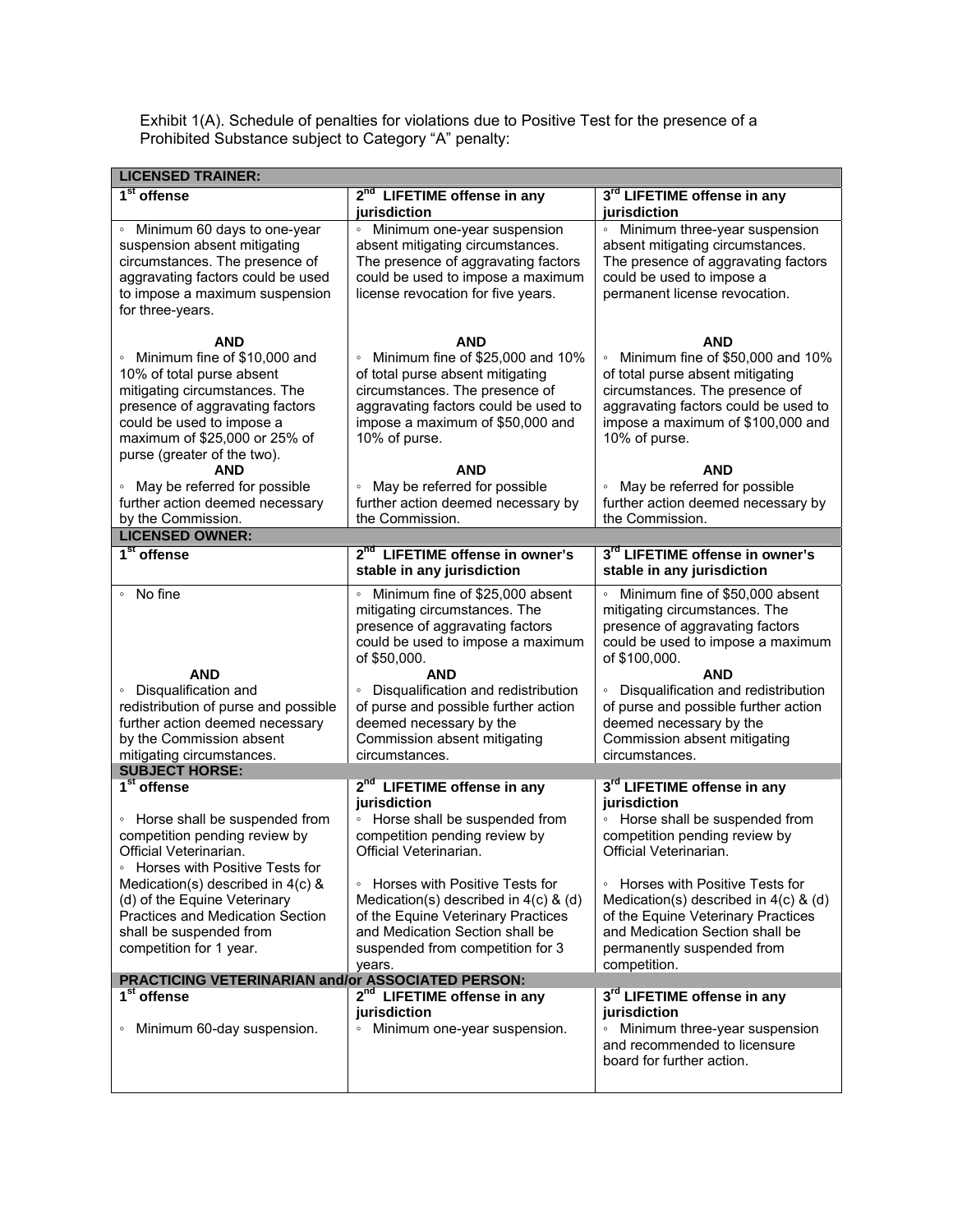Exhibit 1(B). Schedule of penalties for violations due to Positive Test for the presence of a Controlled Therapeutic Medication other than Phenylbutazone, Flunixin, and Furosemide subject to Category "B" penalty.

| <b>LICENSED TRAINER:</b>                                         |                                                                              |                                                                  |
|------------------------------------------------------------------|------------------------------------------------------------------------------|------------------------------------------------------------------|
| 1 <sup>st</sup> offense                                          | 2 <sup>nd</sup> offense within two years in                                  | 3rd offense within five years in                                 |
|                                                                  | any jurisdiction                                                             | any jurisdiction                                                 |
| • The presence of aggravating                                    | Minimum 30-day suspension                                                    | Minimum 180-day suspension                                       |
| factors could be used to impose a                                | absent mitigating circumstances.                                             | absent mitigating circumstances.                                 |
| maximum of a 15-day                                              | The presence of aggravating                                                  | The presence of aggravating                                      |
| suspension.                                                      | factors could be used to impose a                                            | factors could be used to impose a                                |
|                                                                  | maximum of a 120-day suspension.                                             | maximum of a one-year                                            |
|                                                                  |                                                                              | suspension.                                                      |
| <b>AND</b>                                                       | <b>AND</b>                                                                   | <b>AND</b>                                                       |
| Minimum fine of \$1,000 absent                                   | Minimum fine of \$2,500 absent                                               | • Minimum fine of \$5,000 absent                                 |
| mitigating circumstances. The<br>presence of aggravating factors | mitigating circumstances. The<br>presence of aggravating factors             | mitigating circumstances. The<br>presence of aggravating factors |
| could be used to impose a                                        | could be used to impose a                                                    | could be used to impose a                                        |
| maximum of \$5,000.                                              | maximum of \$7,500.                                                          | maximum of \$10,000.                                             |
|                                                                  |                                                                              | AND                                                              |
|                                                                  |                                                                              |                                                                  |
|                                                                  |                                                                              | May be referred for possible<br>$\circ$                          |
|                                                                  |                                                                              | further action deemed necessary                                  |
|                                                                  |                                                                              | by the Commission.                                               |
| <b>LICENSED OWNER:</b>                                           |                                                                              |                                                                  |
| 1 <sup>st</sup> offense                                          | 2 <sup>nd</sup> offense within two years in                                  | 3rd offense within five years in                                 |
|                                                                  | any jurisdiction                                                             | any jurisdiction                                                 |
| No fine<br>$\circ$                                               | • Minimum fine of \$5,000 absent                                             | Minimum fine of \$10,000<br>$\circ$                              |
|                                                                  | mitigating circumstances. The                                                | absent mitigating circumstances.                                 |
|                                                                  | presence of aggravating factors                                              | The presence of aggravating                                      |
|                                                                  | could be used to impose a                                                    | factors could be used to impose a                                |
|                                                                  | maximum of \$10,000.                                                         | maximum of \$20,000.                                             |
|                                                                  |                                                                              | AND                                                              |
| <b>AND</b><br>• Disqualification and                             | <b>AND</b>                                                                   |                                                                  |
| redistribution of purse in the                                   | Disqualification and redistribution<br>$\circ$<br>of purse in the absence of | • Disqualification and<br>redistribution of purse in the         |
| absence of mitigating                                            | mitigating circumstances.                                                    | absence of mitigating                                            |
| circumstances.                                                   |                                                                              | circumstances.                                                   |
|                                                                  |                                                                              |                                                                  |
| <b>SUBJECT HORSE:</b>                                            |                                                                              |                                                                  |
| 1 <sup>st</sup> offense                                          | 2 <sup>nd</sup> offense within 365-day period                                | 3rd offense within 365-day                                       |
|                                                                  | in any jurisdiction                                                          | period in any jurisdiction                                       |
| Horse must pass test(s) as<br>$\circ$                            | • Horse suspended from                                                       | • Horse suspended from                                           |
| required by Official Veterinarian or                             | competition for 45-days and must                                             | competition for 60-days and must                                 |
| other designee of relevant racing                                | pass test by Official Veterinarian or                                        | pass test by Official Veterinarian                               |
| regulatory authority before                                      | other designee of relevant racing                                            | or other designee of relevant                                    |
| returning to competition.                                        | regulatory authority before returning                                        | racing regulatory authority before                               |
|                                                                  | to competition.                                                              | returning to competition.                                        |
| PRACTICING VETERINARIAN and/or ASSOCIATED PERSON:                |                                                                              |                                                                  |
| 1 <sup>st</sup> offense                                          | 2 <sup>nd</sup> offense within one year in any                               | 3rd offense within two years in                                  |
|                                                                  | jurisdiction                                                                 | any jurisdiction                                                 |
| No suspension<br>$\circ$                                         | Referral to licensure authority<br>$\circ$                                   | Referral to licensure authority<br>$\circ$                       |
|                                                                  |                                                                              |                                                                  |
|                                                                  |                                                                              |                                                                  |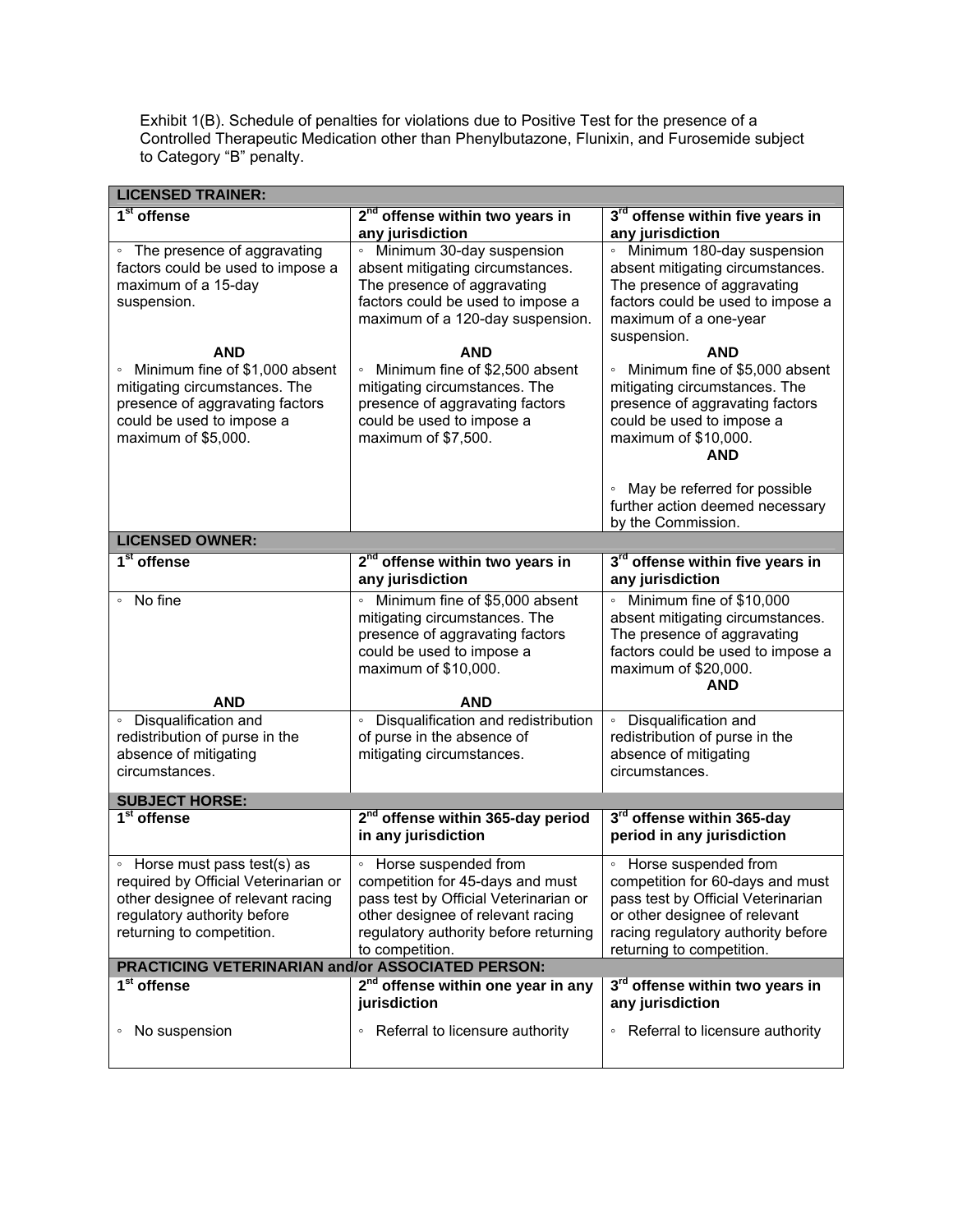Exhibit 1(C). Schedule of penalties for violations due to Positive Test for the presence of Phenylbutazone, Flunixin, and Furosemide subject to Category "B(ii)" penalty \* & \*\*\* & \*\*\*

| <b>LICENSED TRAINER</b>                                                | Phenylbutazone (>2.0-5.0<br>ug/ml serum or plasma)<br>Flunixin (>20-100 ng/ml<br>serum or plasma)<br>Furosemide (>100 ng/ml<br>serum or plasma or failure<br>to indicate Administration) | Phenylbutazone (>5.0 ug/ml serum<br>or plasma)<br>Flunixin (>100 ng/ml serum or<br>plasma)                                                                                                                 |
|------------------------------------------------------------------------|------------------------------------------------------------------------------------------------------------------------------------------------------------------------------------------|------------------------------------------------------------------------------------------------------------------------------------------------------------------------------------------------------------|
| 1 <sup>st</sup> Offense within a 365-day<br>period in any jurisdiction | • Minimum of verbal warning<br>to a maximum fine of \$500.                                                                                                                               | Minimum fine of \$1000 absent<br>mitigating circumstances.                                                                                                                                                 |
| 2 <sup>nd</sup> Offense within a 365-day<br>period in any jurisdiction | Minimum of verbal warning<br>$\circ$<br>to a maximum fine of \$750.                                                                                                                      | Minimum fine of \$1,500 and 15-<br>day suspension absent mitigating<br>circumstances.                                                                                                                      |
| 3 <sup>rd</sup> Offense within a 365-day<br>period in any jurisdiction | • Minimum fine of \$500 to a<br>maximum fine of \$1,000.                                                                                                                                 | • Minimum fine of \$2,500 and 30-<br>day suspension absent mitigating<br>circumstances.                                                                                                                    |
| <b>LICENSED OWNER</b>                                                  |                                                                                                                                                                                          |                                                                                                                                                                                                            |
| 1 <sup>st</sup> Offense within a 365-day<br>period in any jurisdiction | • No penalty                                                                                                                                                                             | • Presence of aggravating<br>circumstances may result in<br>disqualification and redistribution of<br>purse.                                                                                               |
| 2 <sup>nd</sup> Offense within a 365-day<br>period in any jurisdiction | No penalty<br>$\circ$                                                                                                                                                                    | • Disqualification and redistribution<br>of purse.                                                                                                                                                         |
| 3 <sup>rd</sup> Offense within a 365-day<br>period in any jurisdiction | • Disqualification and loss of<br>purse.                                                                                                                                                 | • Minimum \$5,000 fine plus<br>disqualification and redistribution of<br>purse.                                                                                                                            |
| <b>SUBJECT HORSE</b>                                                   |                                                                                                                                                                                          |                                                                                                                                                                                                            |
| 1st Offense within a 365-day<br>period in any jurisdiction             | • Horse may be required to<br>pass test by Official<br>Veterinarian or other designee<br>of relevant racing regulatory<br>authority before returning to<br>competition.                  | • Horse must pass test by Official<br>Veterinarian or other designee of<br>relevant racing regulatory authority<br>before returning to competition.                                                        |
| $2nd$ Offense within a 365-day<br>period in any jurisdiction           | • Horse must pass test by<br>Official Veterinarian or other<br>designee of relevant racing<br>regulatory authority before<br>returning to competition.                                   | • Horse suspended from competition<br>for 45-days and must pass test by<br>Official Veterinarian or other designee<br>of relevant racing regulatory authority<br>before returning to competition.          |
| 3rd Offense within a 365-day<br>period in any jurisdiction             | • Horse must pass test by<br>Official Veterinarian or other<br>designee of relevant racing<br>regulatory authority before<br>returning to competition.                                   | Horse suspended from competition<br>$\circ$<br>for 60-days and must pass test by<br>Official Veterinarian or other designee<br>of relevant racing regulatory authority<br>before returning to competition. |

**\*If the trainer has not had more than one violation within the previous two years, the stewards are encouraged to issue a warning in lieu of a fine provided the reported level is below 3.0 mcg/ml absent of aggravating factors. \*\*After a two year period, if the licensee has had no further violations, any penalty due to an overage in the 2.0-**

**5.0 category will be expunged from the licensee's record for penalty purposes.** 

**\*\*\*Penalty structures are currently under review to analyze feasibility of a point system for selected infractions of controlled therapeutic medications**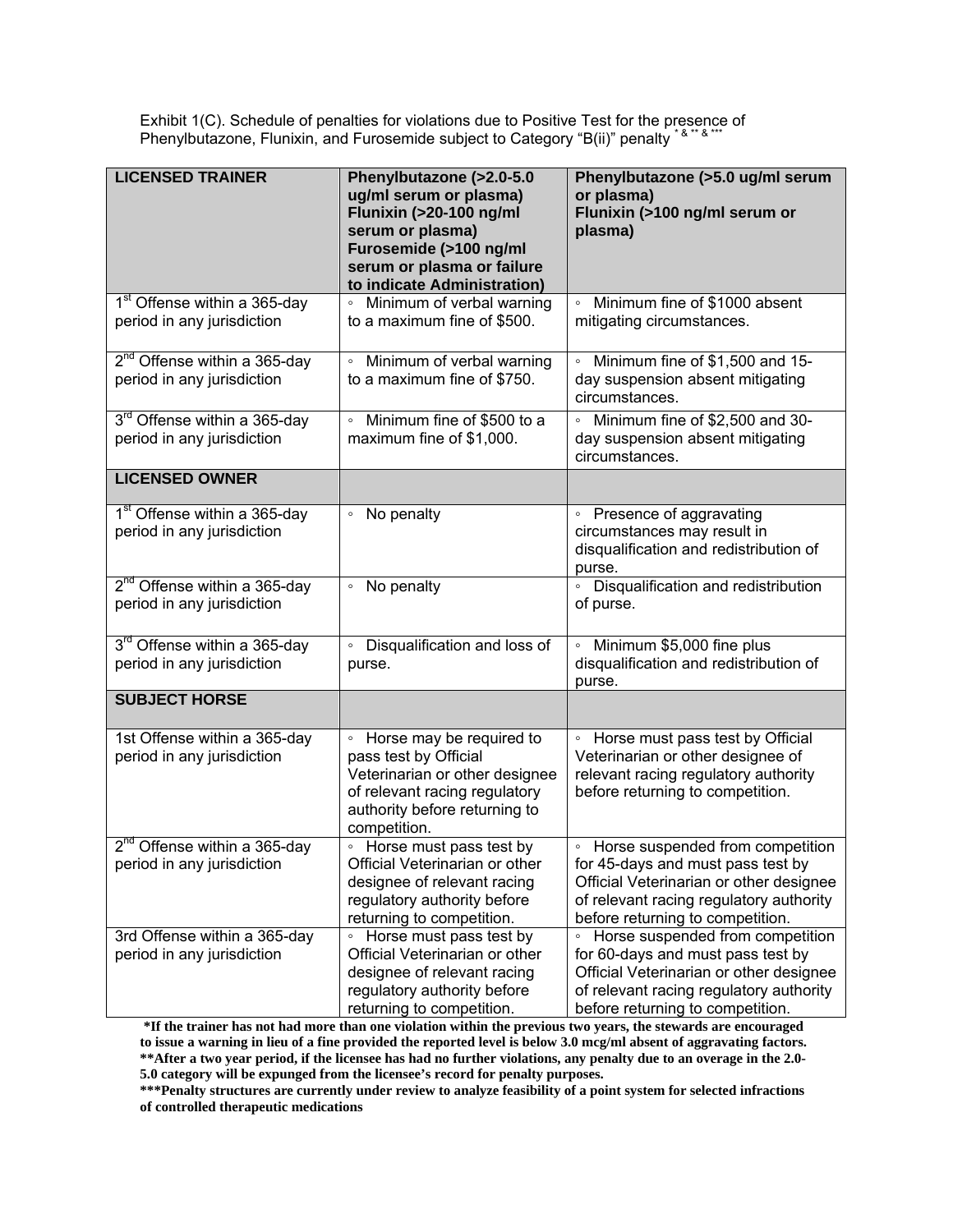Exhibit 1(D). Recommended penalties for violations due to the presence of TCO2 (millimoles per liter of blood)

| <b>LICENSED TRAINER</b>                                                                    | TCO <sub>2</sub><br>(> 36.0mml/l- <= 39mml/l)*                                                                                                                          | TCO <sub>2</sub><br>$( > 39$ mml/l)                                                                                                                                                               |
|--------------------------------------------------------------------------------------------|-------------------------------------------------------------------------------------------------------------------------------------------------------------------------|---------------------------------------------------------------------------------------------------------------------------------------------------------------------------------------------------|
| 1 <sup>st</sup> Offense within a 365-day<br>period in any jurisdiction                     | Minimum fine of \$2,500 and<br>30-day suspension absent<br>mitigating circumstances and<br>10% of purse.                                                                | Minimum fine of \$5,000 and 60-day<br>suspension absent mitigating<br>circumstances and 10% of purse.                                                                                             |
| 2 <sup>nd</sup> Offense within a 365-day<br>period in any jurisdiction                     | • Minimum fine of \$7,500 and<br>60-day suspension absent<br>mitigating circumstances and<br>10% of purse.                                                              | Minimum fine of \$10,000 and 90-day<br>suspension absent mitigating<br>circumstances and 10% of purse.                                                                                            |
| 3 <sup>rd</sup> Offense within a 365-day<br>period in any jurisdiction                     | Minimum fine of \$12,500 and<br>$\circ$<br>90-day suspension absent<br>mitigating circumstances and<br>10% of purse.                                                    | Minimum fine of \$15,000 and 120-<br>day suspension absent mitigating<br>circumstances and 10% of purse.                                                                                          |
| <b>LICENSED OWNER</b>                                                                      | TCO <sub>2</sub><br>(> 36.0mml/l- <= 39mml/l)*                                                                                                                          | TCO <sub>2</sub><br>$( > 39$ mml/l)                                                                                                                                                               |
| 1 <sup>st</sup> Offense within a 365-day<br>period in any jurisdiction                     | Disqualification and loss of<br>purse.                                                                                                                                  | Minimum fine of \$2,500 and<br>disqualification and loss of purse.                                                                                                                                |
| 2 <sup>nd</sup> Offense within a 365-day<br>period in any jurisdiction                     | Minimum fine of \$2,500 and<br>$\circ$<br>disqualification and loss of<br>purse.                                                                                        | Minimum fine of \$5,000 and<br>disqualification and loss of purse.                                                                                                                                |
| 3rd Offense within a 365-day<br>period in any jurisdiction                                 | Minimum fine of \$5,000 and<br>$\circ$<br>disqualification and loss of<br>purse.                                                                                        | • Minimum fine of \$10,000 and<br>disqualification and loss of purse.                                                                                                                             |
|                                                                                            |                                                                                                                                                                         |                                                                                                                                                                                                   |
| <b>SUBJECT HORSE</b>                                                                       | TCO <sub>2</sub><br>(> 36.0mml/l- <= 39mml/l)*                                                                                                                          | <b>TCO2</b><br>$( > 39$ mml/l $)$                                                                                                                                                                 |
| 1st Offense within a 365-day<br>period in any jurisdiction                                 | No penalty<br>$\circ$                                                                                                                                                   | • Horse must pass test by Official<br>Veterinarian or other designee of<br>relevant racing regulatory authority<br>before returning to competition.                                               |
| 2nd Offense within a 365-day<br>period in any jurisdiction                                 | • Horse may be required to<br>pass test by Official<br>Veterinarian or other designee<br>of relevant racing regulatory<br>authority before returning to<br>competition. | • Horse suspended from competition<br>for 45-days and must pass test by<br>Official Veterinarian or other designee<br>of relevant racing regulatory authority<br>before returning to competition. |
| 3rd Offense within a 365-day<br>period in any jurisdiction                                 | • Horse must pass test by<br>Official Veterinarian or other<br>designee of relevant racing<br>regulatory authority before<br>returning to competition.                  | • Horse suspended from competition<br>for 60-days and must pass test by<br>Official Veterinarian or other designee<br>of relevant racing regulatory authority<br>before returning to competition. |
| PRACTICING VETERINARIAN                                                                    | TCO <sub>2</sub><br>(> 36.0mml/l- < 39mml/l)*                                                                                                                           | TCO <sub>2</sub><br>$($ 39mml/l)                                                                                                                                                                  |
| 1st Offense within a 365-day<br>period in any jurisdiction                                 | No penalty<br>$\circ$                                                                                                                                                   | Minimum 15-day suspension and<br>$\circ$<br>referral to licensure authority.                                                                                                                      |
| 2nd Offense within a 365-day<br>period in any jurisdiction<br>3rd Offense within a 365-day | Referral to licensure authority<br>$\circ$<br>• Referral to licensure authority                                                                                         | Minimum 30-day suspension and<br>$\circ$<br>referral to licensure authority.<br>• Minimum 45-day suspension and                                                                                   |

*\*except not less than 150 mg or not more than 500 mg of furosemide only is Administered not less than four (4) hours prior to post time for which a horse is entered to compete then up to thirty-seven (37) millimoles Carbon Dioxide per liter of blood will not result in a Positive Test.*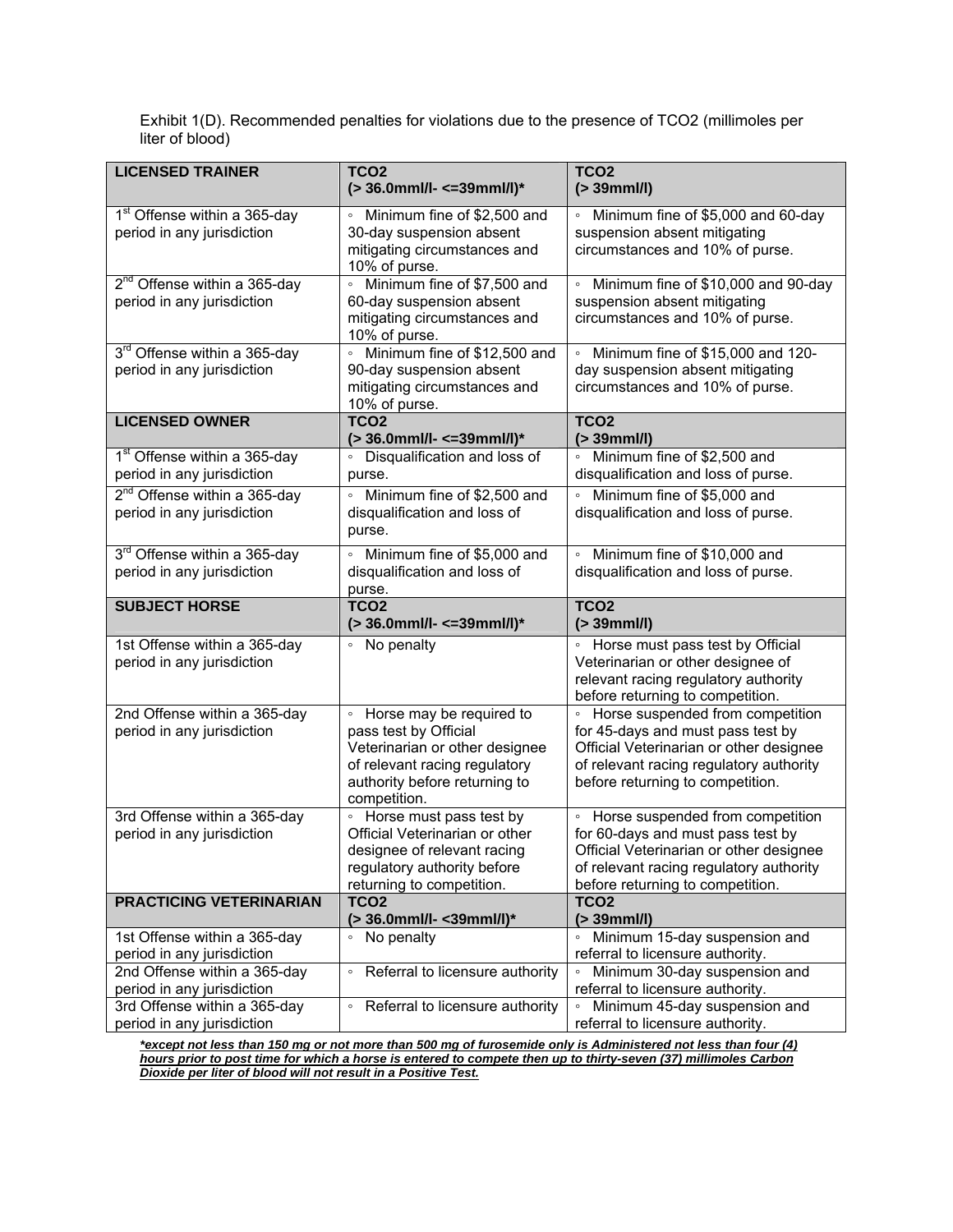Exhibit 2: Recommended best practices ("Guidelines") for securing horses entered to compete (Guidelines are not a warranty, guarantee or assurance and do not relieve or lessen the duties of the relevant racing regulatory authority or of the racetrack or racing association to assure the safety and security of horses on the day for which they are entered to compete.):

- 1. The administration of any Controlled Therapeutic Medication to a horse within 24 hours of the scheduled post time for which a horse is entered to compete shall result in a scratch *except for the Administration of not less than 150 mg and not more than 500 mg of furosemide intravenously only by the Official Veterinarian or designee only not less than four (4) hours prior to the scheduled post time of the race for which a horse is entered to compete*.
- 2. Contact with a horse by a veterinarian other than an Official Veterinarian or designee any time 24 hours prior to the post time of the race for which a horse is entered to compete shall result in a scratch.
- 3. Contact with a horse on the day the horse is entered to compete shall only be by licensed personnel notwithstanding veterinarians approved under Section 4(g) above and shall only be permitted for general husbandry purposes, including, but not limited to, feeding, watering, bandaging, applying tack, applying topical dressings such as antiseptics, ointments, salves, leg rubs, leg paints, hoof care products, and liniments, provided that such activities do not result in the Administration of Controlled Therapeutic Medication(s) or Prohibited Substance(s).
- 4. Horse(s) arriving on racing association property less than four (4) hours prior to the scheduled post time of the first race on the day for which the horse is entered to compete are subject to scratch.
- 5. All horses entered to compete that do not reside on racing association property are required to go directly to the receiving barn upon arriving on association grounds and are subject to heightened surveillance, which may include electronic or video monitoring, at the owner's expense, including, but not limited to, Laboratory analysis of Samples obtained at any time while on association property prior to the post time for the race in which the horse is entered to compete and may be requested at any time prior to exiting the racing surface(s).
- 6. All horses entered to compete should be clearly identified by signs plainly stating "IN TODAY" displayed clearly next to or on the stall doors not less than twenty-four (24) hours prior to the scheduled post time of the race in which the horse is entered to compete, or be subject to scratch. "IN TODAY" signs should contain the tattoo number, color and sex of the entered horse, along with a local 800 number for track security in order to facilitate reporting violations. Copies of a horse identifier's list of entered horses with their tattoo numbers should be made available to security personnel who patrol the general barn area to be used for checks of "IN TODAY" horses.
- 7. All horses on the association grounds may be required to report to a receiving barn fortyfive (45) minutes prior to the scheduled post time for the race in which the horse is entered to compete.
- 8. All barns, associated storage rooms, tack rooms, dormitory rooms and vehicles authorized to be present on racing association property are subject to search by security personnel employed or contracted by the racing association and/or the relevant racing regulatory authority.
- 9. Earned Surveillance:
	- a. All horses racing from a stable that is the subject of repeated violations involving Controlled Therapeutic Medications and/or the subject of medication violations involving Prohibited Substances shall report to the receiving barn eight (8) hours prior to the scheduled post time for the race in which the horse is entered to compete for a period of not less than 30 days.
	- b. Such stables meeting these criteria shall also be subject to increased scrutiny by security personnel, including, but not limited to, "ride-along" programs involving the use of security personnel assigned to directly monitor the Licensee for a period of time, use of video surveillance, increased random visits to the barn,